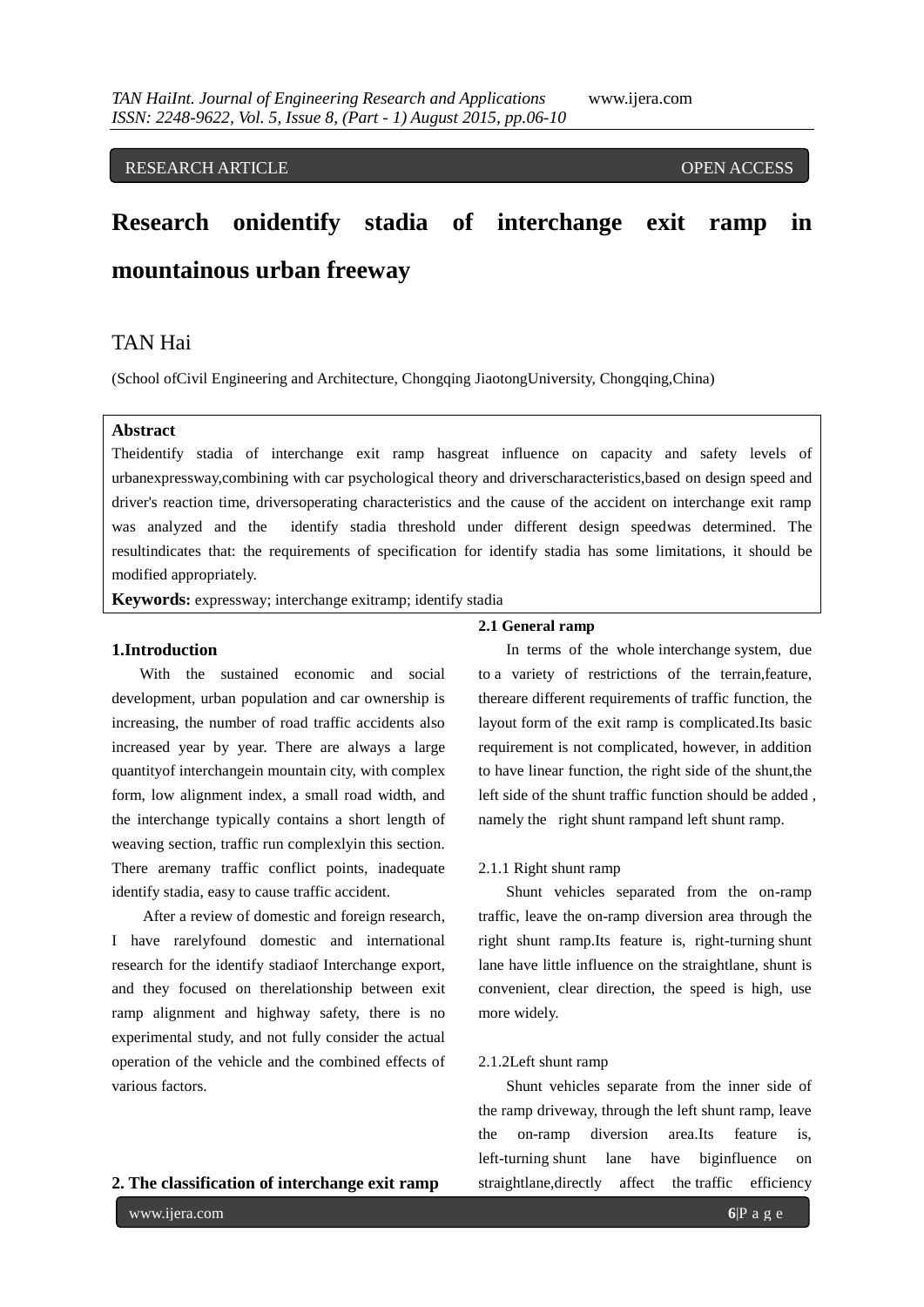of diversion district.

#### **2.2 Successive shunt ramp**

In accordance with the order of right shunt and left shunt, the left split, thecombined mode ofinterchange successive exports can be divided into first left then the right, first right then left, first left then left , first right then right these four types.

#### **2.3Mainline constraint export**

Mainline constraintexport refers to the interchange export restricted by terrain conditions and have to set in thelower index sections of main or segments hard to identify or unfavorable to vehicle decelerate on.The mainlineconstraint exports mainly have problemsto identify export position, according to different export identify factors, mainline constraint export can be divided into the mainline horizontal alignmentconstraint export and mainline vertical alignment constraint exports.

#### 2.3.1Mainline horizontal alignmentconstraint export

Mainline horizontal alignmentconstraint export refers tointerchange export position athorizontalcurve section,the export position blocked by motorways obstacles, the driver is not easy to identify the export position, prone to rear-end collision, side collision, hit fixtures and other accidents.

#### 2.3.2Mainline vertical alignment constraint export

The mainline vertical alignment constraint exportinclude interchange export locatebehindcurve slope point of smaller Convex vertical curve, the driver always miss the export or emergency braking near the export in this section, easily lead to traffic accident.

# **3. Traffic flow characteristic analysis in the process of car shunting**

Because the vehicle was designed for running from high speed mainline to the low speedramp,in this process,the driver must complete the driveway transform, and it is mandatory lane change. In order not to affect the main line,drivers need to change to theouter lane within a certain distance in front of the deceleration lane , and then in the transition section and slow lanes, reduce the runningspeedofthevehicle within the safe driving speed of ramp, so within the original lane,the velocity of the front car is greater than the speed of back car , therefore, it is almost impossible to rear the end, in this study to ignore the situation, but in theprocess, the safety of the car is still restricted by other conditions, due to the front carwithin the target lane is slower, and the high speed when cars changing lanes , the lane changing car easily rear the end with the front vehicles within the target lane;Due to premature brake or brake acceleration too large, vehicle speed reduce too fast, leading to the car within original lane crash.In both cases, therefore, constitutes the the set of the set of the set of the set of the set of the set of the set of the set of the set of the set of the set of the set of the set of the set of the set of the set of the set of the set of the set

vehicle securityconstraints of safelychange lanes.Only both cases are satisfied at the same time, the vehicle can be safely change lanes.

### **4. Accident analysis**

The road alignment index in mountain city is generally low. When the carapproachthe overpass weaving section, pulled out of the exit freeway interchange intertwined; the car, since the interleaving length is short, confluence of vehicle import and distribution vehicles out of lead to more traffic conflict and more speed discreteness, easy to produce collisions, rear-end accidents; Since exit sometimesbehind a smaller radius convex vertical or horizontal curve, the driver is difficult to detect exit signs and markings, the export position was found when close to exit,the driver will be forced to take emergency brake and change lanes, prone to rear-end collisions and side collisions; Due to the unreasonable exit sign set position, distance and information overload,drivers fail to understand the information, emergency braking or parking read symbol meaning, when miss exports, will back into the target export, these behaviors are prone to crash.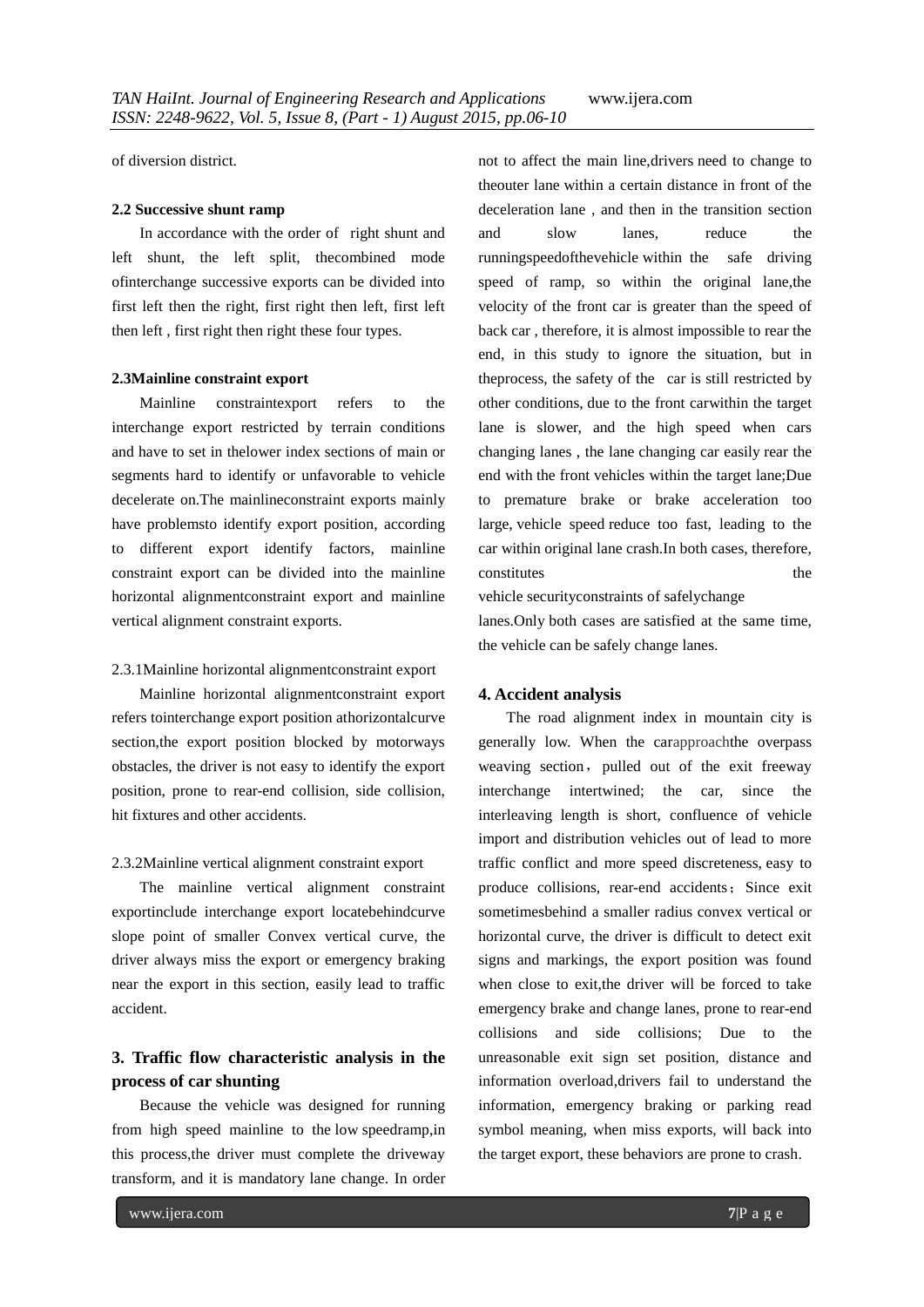## **5.**《**specification**》**provisions on identify stadia of interchange exit ramp**

According to 《 Design Specifications for Highway Alignment》JTG D20-2006, in the exit of interchange, identify stadiais the distance required for safe operation , it is mainly used to detectsomething that may cause visual clutter, or the information source difficult to perceive, danger signs or its potential, select the appropriate speed and route, safe and effective to complete the trip. The specification stated thatidentify stadiashouldbeguaranteed beforethe mainline shunt noseto judge the export, identify stadiavalueshould be more than the prescribed in Table 1,under limited conditions, the identify stadiavalue should be greater than 1.25 times themain line stopping sight distance (as shown in Table 2).

Table1Theidentify stadia of interchanges export

| Design<br>speed<br>(km/h) | 120       | 100       | 80        | 60         |
|---------------------------|-----------|-----------|-----------|------------|
| Identify                  | $350\sim$ | $290\sim$ | $230\sim$ | 170 $\sim$ |
| stadia $(m)$              | 460       | 380       | 300       | 240        |

Table2Thelimitvalue of interchange exit identify stadia

| Designspeed<br>(km/h)        | 120   | 100 | 80    | 60    |
|------------------------------|-------|-----|-------|-------|
| Stoppingsight<br>distance(m) | 210   | 160 | 110   | 75    |
| Identify stadia<br>(m)       | 262.5 | 200 | 137.5 | 93.75 |

# **6. Identification stadiaof expressway inter change exit ramp**

The process ofvehicle left the freeway exitramp involves identifying the exit and vehicle deceleration process, and thus identify stadia can be decomposed into export identifydistance and deceleration distance (as showninformula1), identify stadia L calculated value is as follows:

 $L = L_1 + L_2 + L_3$  (1)

Where:

 $L$ ——identify stadia required for freeway exit (m);

 $L_1$ ——driving distance when the driver identify export (m)

 $L_2$ ——deceleration traveling distance on ramp (m).

 $L_3$ ——safe distance (m)

Among these, the export recognition distance is made up of reading distance and judge distancesandsafe distance.

#### **6.1 Reading distance**

Reading distance is related to reading time, according to the related research, take a picture of time 3 s, because the slow action hasn't been used in the process of reading , so the speed of reading distance (as shown in formula2 and formula3), can be calculated according to the mainline design speed:

$$
L_1 = l_1 + l_2 \tag{2}
$$
  

$$
l_1 = vt_1 \tag{3}
$$

Where:

 $l_1$ — reading distance;  $v$ ——the main line design speed;  $t_1$ —— time for reading logo.

| Table3Reading distance under different design speed |  |  |  |
|-----------------------------------------------------|--|--|--|
|                                                     |  |  |  |

| Speed   | Reading     | Speed  | Reading     |
|---------|-------------|--------|-------------|
| (km/h)  | distance(m) | (km/h) | distance(m) |
| 120     | 100         | 80     | 67          |
| $100 -$ | 83          | 60     | 50          |

Judgedistances is the vehicles travel distance that driversmake a judgment afterreadingtrafficsig n information.This process judge distances(asshow n in formula4) is:

$$
l_2 = vt_2 \tag{4}
$$

Where:

 $l_2$ ——judge distances;

 $v$ ——the main line design speed;

 $t_2$ ——time forjudge

The time required for driver to judge signis  $2.0 \sim$  $2.5$ s, in this study, we take  $2.5$ s. By the above formula can be concluded that the judge distance under different design speed is as shown in table 4.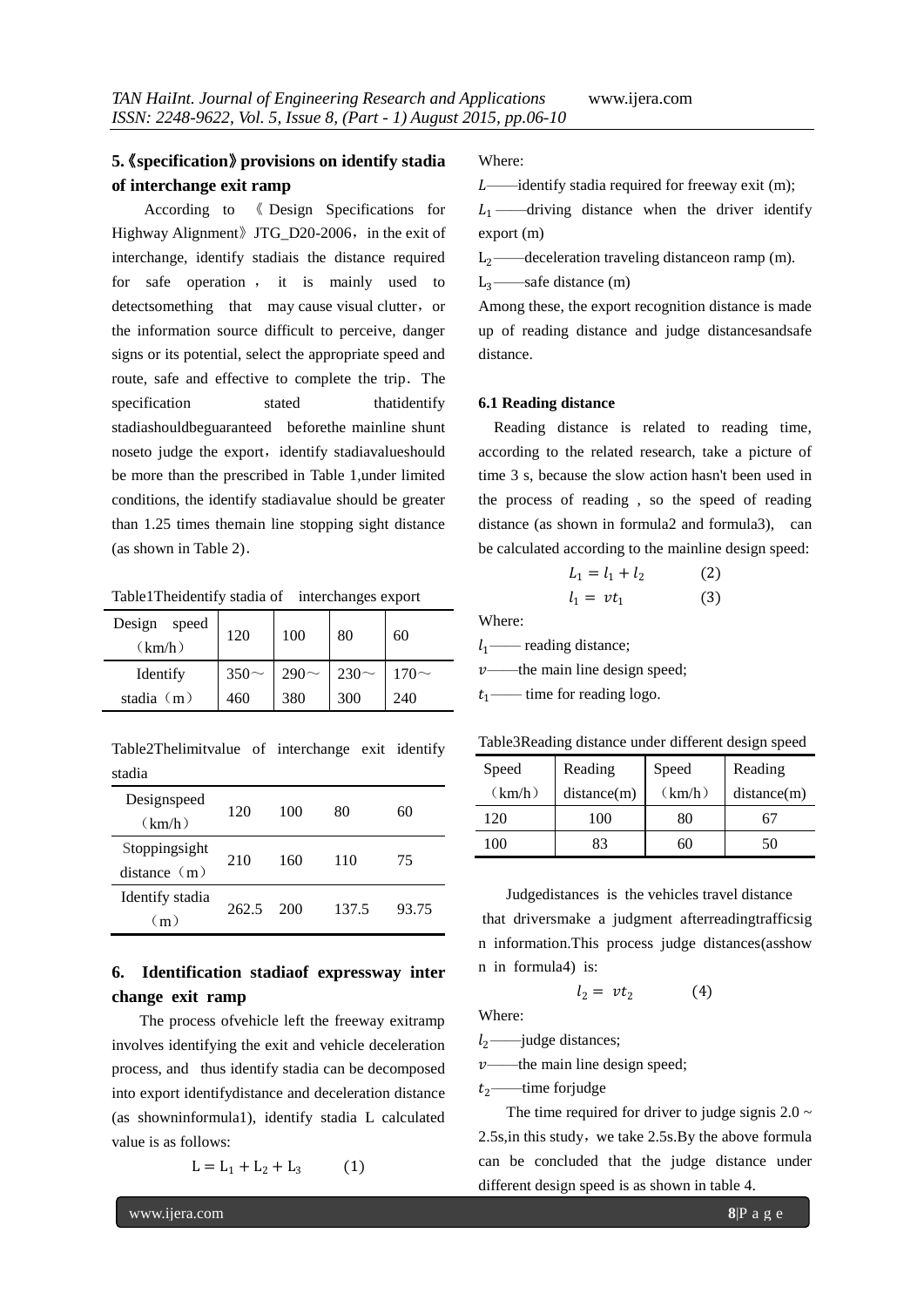| Judge distanceunder different design speed<br>table4 |                |                 |           |
|------------------------------------------------------|----------------|-----------------|-----------|
| Speed                                                | Judgedistance( |                 | Judge     |
| (km/h)                                               | m)             | Speed<br>(km/h) | distance( |
|                                                      |                |                 | m)        |
| 120                                                  | 83             | 80              | 56        |
| 100                                                  | 69             | 60              | 42        |

| speed  | Deceleration $(m/s^2)$ |                |
|--------|------------------------|----------------|
| (km/h) | a <sub>1</sub>         | a <sub>2</sub> |
| 120    | 1.0                    | 2.0            |
| 100    | 0.9                    | 1.8            |
| 80     | 0.8                    | 1.6            |
| 60     | 0.7                    | 1.4            |

#### **6.2 Action distance**

Action distance is the distance traveled by cars exported from expressway to slow down amid, generally includes two phases: the first stage is the driver loosen the accelerator pedal, without using brake deceleration and transferred to the deceleration lane, the phase using engine slow down, the speed change from  $v_0$  to  $v_1$  ; The second stage is to use the brake to slow down, when arrive at interchange export, the speed change from  $v_1$  to  $v_2$ . Therefore, vehicle action distance is the sum of the two stages in the car distance,(as shown in formula5 toformula8 ) namely

$$
L_2 = I_1' + I_2'
$$
(5)  
\n
$$
I_1 = v_0 t_1 - 1/2 a_1 t_1^2
$$
(6)  
\n
$$
v_0 = v_0 - a_1 t_1
$$
(7)  
\n
$$
I_2' = \frac{v_1^2}{2 a_2} - \frac{v_2^2}{2 a_2}
$$
(8)

Where:

 $l_1$  ——driving distance in the first stage process of deceleration;

 $l_2$ ——driving distance in the second stage process of deceleration;

 $t_1$ ——the time needed for the first stage process of deceleration, apply 3 s;

 $a_1$ ——the acceleration in the first stage process of deceleration, the values shown in table 5;

 $v_1$ —vehicle speedafter the first deceleration phase;  $v_2 \longrightarrow$  the speed in the process of vehicleleavemainline export;

 $a_2$ ——the acceleration in the second stage process of deceleration, the values shown in table 5;

Table5 Theaccelerationvaluesunder different design speed

www.ijera.com **9**|P a g e

Table6 Theaction distanceunder different design speed

| Design speed (km/h) |      | Action distance $(m)$ |
|---------------------|------|-----------------------|
| mainline            | ramp |                       |
| 120                 | 60   | 256                   |
| 120                 | 50   | 277                   |
| 120                 | 40   | 295                   |
| 100                 | 60   | 177                   |
| 100                 | 50   | 200                   |
| 100                 | 40   | 220                   |
| 80                  | 60   | 99                    |
| 80                  | 50   | 126                   |
| 80                  | 40   | 147                   |
| 60                  | 60   | 23                    |
| 60                  | 50   | 54                    |
| 60                  | 40   | 79                    |

#### **6.3 Safe distance**

According to the related research, researchers usually take safe distance for  $15 \sim 100$  m, in this paper, we take a median of 50 m.

|  |  | Table7 Identify stadia of interchange exit ramp |  |
|--|--|-------------------------------------------------|--|
|  |  |                                                 |  |

| Design speed $(km/h)$ |      |                     |
|-----------------------|------|---------------------|
| mainline              | ramp | Identify stadia (m) |
| 120                   | 60   | 489                 |
| 120                   | 50   | 510                 |
| 120                   | 40   | 528                 |
| 100                   | 60   | 379                 |
| 100                   | 50   | 402                 |
| 100                   | 40   | 422                 |
| 80                    | 60   | 272                 |
| 80                    | 50   | 299                 |
| 80                    | 40   | 320                 |
| 60                    | 60   | 165                 |